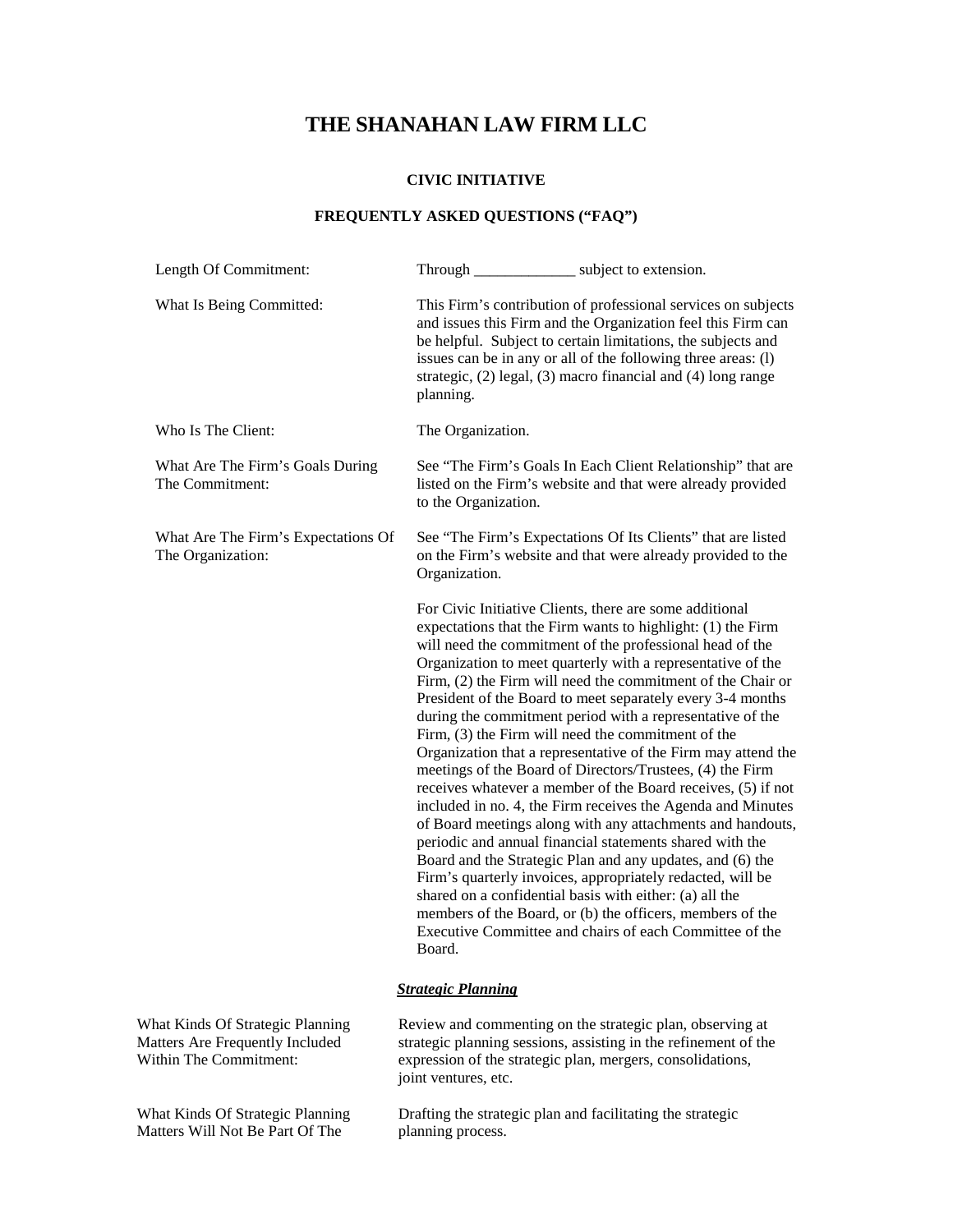Firm's Commitment:

Can A Firm Professional Serve On The Board Of A Civic Initiative Client: No, because of the conflict of interest the Firm has with respect to each of the Firm's other Civic Initiative clients. *Legal*  What Kinds Of Legal Matters Are Frequently Included Within The Commitment: Operating issues; contractual matters; corporate, personnel and labor matters; routine regulatory issues; ongoing asset issues, real estate or otherwise; negotiations preliminary to transactions, joint ventures, mergers, etc.; ongoing lender relationships; governance; tax; intellectual property other than USPTO filings, disputes or claims short of litigation, arbitration or hearings, etc. What Kinds Of Legal Matters Will Not Be Part Of The Firm's Commitment: The commitment covers everything except for what the Firm refers to as "Project" work. The commitment will not include "Project" work. What Kinds Of Legal Matters Have Been "Project" Work In The Past: The Organization should not presume or prejudge the Firm's decision. The Civic Initiative, by philosophy, tries to be inclusive not exclusive. Generically, "Project" work has included, but not always, disputes and claims that result in litigation or arbitration; agency or regulatory hearings or investigations; material "for profit" initiatives; transactions after preliminary negotiations and USPTO filings and proceedings. How Will The Organization Know When The Matter Is Or Has Become A "Project": The Firm will let the Organization know and discuss with the Organization the Firm's thoughts on how the Organization should proceed with the "project." What Happens If The Legal Matter Is "Project" Work: The Organization determines whether the law firm of a member of its Board or a friend of the Organization will volunteer the professional services needed or whether the Organization wants to engage the Firm for the "Project" work on a billable basis. If the Organization cannot obtain the professional services needed for the "Project" on a volunteer basis, absent compelling extenuating circumstances, the Firm would expect to be engaged for the Project instead of another firm that does not have the record of the Firm in contributing professional services to the Organization. Even Though The Organization Will Not Be Billed For Professional Services For "Non-Project" Work,, Will The Organization Receive Periodic Summaries Of The Matters With Which The Firm Has Assisted: Yes. Quarterly, the Firm will try to provide the professional and volunteer leadership of the Organization a narrative invoice showing "Total Amount Due: \$0" and what the Firm's "Suggested Value Of Services" would have been but for the Civic Initiative. A sample of the invoice form was in the Firm materials that were forwarded to the Organization and is listed on the Firm's website. What About Firm Out Of Pocket Costs And Disbursements: The Firm materials you received indicate that the Firm only bills clients for material and not routine disbursements. The Organization would be treated the same way.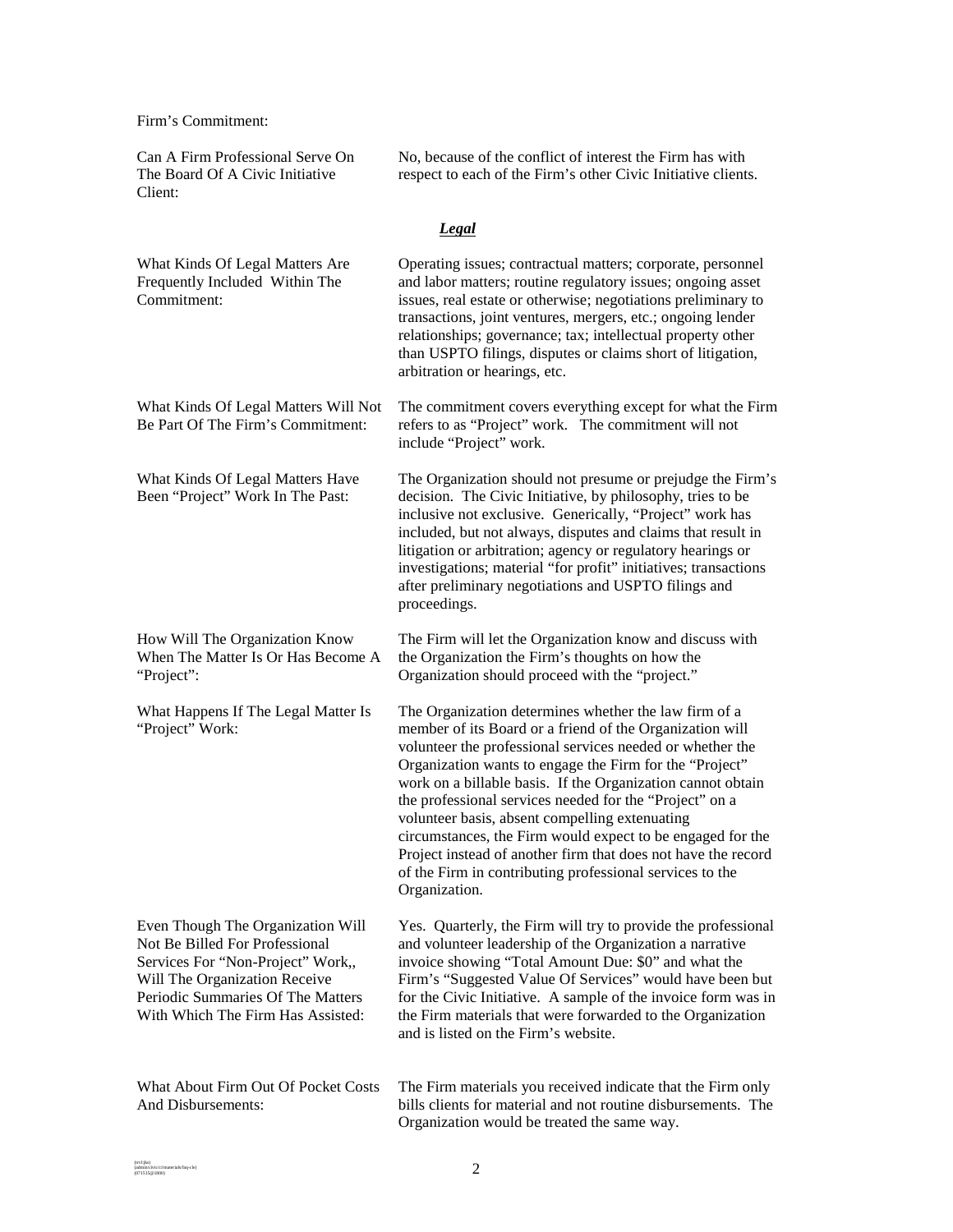What If An Issue Comes Up Or There Is A Need And The Firm Feels It Needs The Assistance Of Outside Counsel:

If Outside Counsel Has To Be Involved, What Role Does The Firm Play? Will The Firm Help To Manage And Coordinate The Use Of Outside Counsel:

Can The Organization Be Considered For the Civic Initiative in future years:

What If Commitment Period Ends And The Organization Is In The

What Kinds Of Financial Matters Are Frequently Included Within The

What Kinds Of Financial Matters Will

Will The Firm Buy Tickets To Fund Raisers, Annual Meetings, etc.:

Not Be Part Of The Firm's

Middle Of A Crisis:

Commitment:

Commitment:

These situations come up when there is a special expertise needed that the Firm does not have. The Organization can secure the commitment of an outside law firm to volunteer the professional services or the Firm would ask for the Organization's authority to choose an outside law firm to help.

In essence, the Firm, at that point, plays the role of volunteer "in house counsel." The Firm's commitment includes managing:

- Outside Counsel;
- The resolution of the matter:
- The decisions to be made;
- Tactics and strategies;
- Minimizing the intrusion of the issue on the time and attention the management team spends on operations;
- Quality control;
- The paperwork; and
- The budget for Outside Counsel.

Yes, but renewals are reviewed in the same manner as a new nomination.

Subject to the Firm's new Civic Initiative commitments at that time, the Firm will not walk away in the middle of a crisis for the Organization if there is no alternative assistance.

### *Macro Financial*

General fund raising strategy, financings, big picture balance sheet and P&L issues, and reviewing and commenting on grant proposals with respect to effectiveness of Organization in telling its story.

Accounting questions and issues, fund raising, making financial contributions, identification of specific contributors or sources of contributions, and review and advice on solicitation of specific contribution prospect. The principal reason for most of the exclusions is the conflict of interest the Firm has with respect to each of the Firm's other Civic Initiative clients.

Because the Firm's contribution of professional services typically amounts to tens of thousands of dollars, the Firm will not. If the Organization wants for its own reasons to invite professional(s) in the Firm to be the Organization's guests at the fund raiser, annual meeting, etc., subject to schedule, the Firm's professionals, subject to schedule, would attempt to attend.

### *General*

| Is The Commitment A Contract:    | No, just an offer to be helpful so long as the Firm is able to. |
|----------------------------------|-----------------------------------------------------------------|
| What Kinds Of Developments Could | Acquisition by another law firm, loss of certain Firm           |